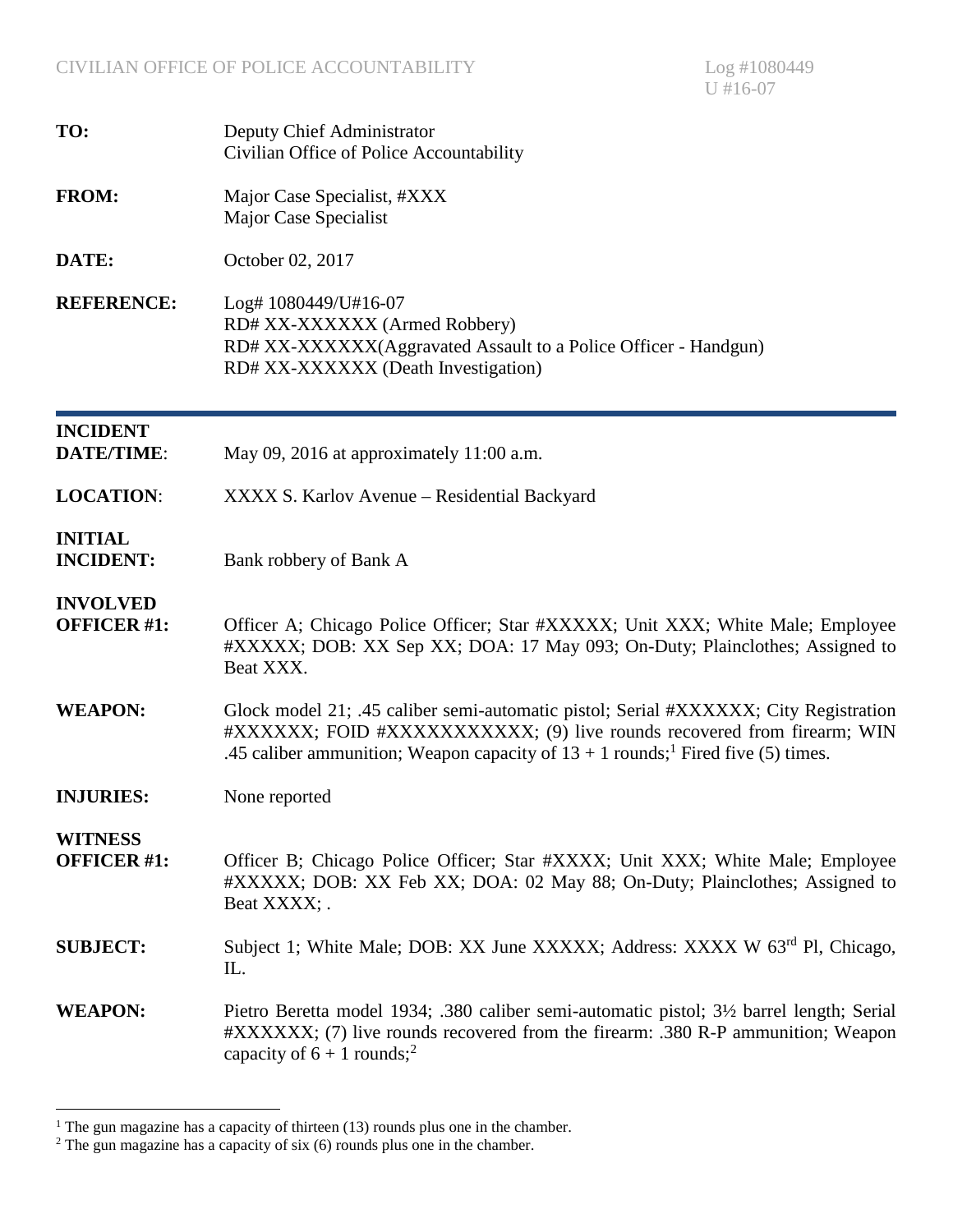**INJURIES:** Gunshot wound entered right chest, through-and-through, exited left back, gunshot wound entered left abdomen, through-and-through, exited left lower flank, gunshot wound entered right back, through-and-through, exited mid left back, and gunshot wound to right upper chest, lodged; Fatal.

# **SUMMARY OF INCIDENT**

On May 09, 2016, at approximately 10:45 a.m., Subject 1 entered a branch of Bank A, located at XXXX S. Archer Avenue, and demanded that the bank employees put money into his bag. One of the bank tellers gave Subject 1 several smaller bills of cash and Subject 1 ran out of the bank with the cash. Several officers responded to the bank robbery alarm in the area and gave chase to Subject 1 on foot. Officer A and Officer B were both in unmarked police vehicles and responded to the scene separately. Officers A and B, and additional officers, began searching nearby alleys and yards for Subject 1. While clearing an adjacent yard, Officer A observed Subject 1 lying on the ground at XXXX N. Karlov Avenue with a pistol pointed at Officer A. Officer A immediately discharged his firearm five times, striking Subject 1 four times.

Subject 1 was declared dead on arrival at the hospital.

### **INVESTIGATION**

IPRA obtained relevant video, forensic, and documentary evidence associated with this incident. Additionally, IPRA interviewed civilians who witnessed various aspects of this incident as well as the events that took place prior to this encounter. IPRA interviewed the following civilian witnesses: Civilian 1, Civilian 2, Civilian 3, Civilian 4, Civilian 5, Civilian 6, Civilian 7, Civilian 8, Civilian 9, and Civilian 10. IPRA also interviewed several involved police officers which included: Officer B, Officer C, Officer D, Officer E, Officer F, Officer G, Officer H, Officer I, Officer J, Officer K, and Involved Officer A.

The following are summaries of the relevant evidence obtained in this investigation:

#### **Civilian Interviews**

In **interviews with IPRA** on May 16,2016<sup>3</sup> , **Witnesses Civilian 6, Civilian 7, Civilian 8, Civilian 9, and Civilian 10** stated that they were all employees working at Bank A, located at XXXX S. Archer Avenue, on May 09, 2016. At approximately 10:45 a.m., a man, now identified as Subject 1, ran into the bank wearing a bandana over his face. Subject 1 was completely covered by clothing (hoodie and gloves). He immediately ran up to one of the bank tellers and began yelling at the teller to put the money in his bag. At first, the teller handed Subject 1 small bills and the man then yelled that he wanted "hundreds." The teller gave Subject 1 twenties and said that she did not have any hundreds. Subject 1 collected the money in his bag and then ran back out of the door that he had entered. One of the witnesses initiated the bank alarm to alert the police that the bank had been robbed. Subject 1 was in the bank for less than one minute. None of these witnesses saw Subject 1 brandishing a gun, but at one point Subject 1 did have something poking from his pocket as he was indicating he had a gun. Three of the witnesses thought it may have just been Subject 1's finger poking into his pocket. After Subject 1 left the bank, two other bank employees, identified as Civilian 4 and Civilian 5, chased after Subject 1 on foot. (Atts.68, 172, 176, 177, 178)

<span id="page-1-0"></span><sup>&</sup>lt;sup>3</sup> All witnesses listed were interviewed separately. Where their accounts were consistent, the testimony is described in the aggregate herein.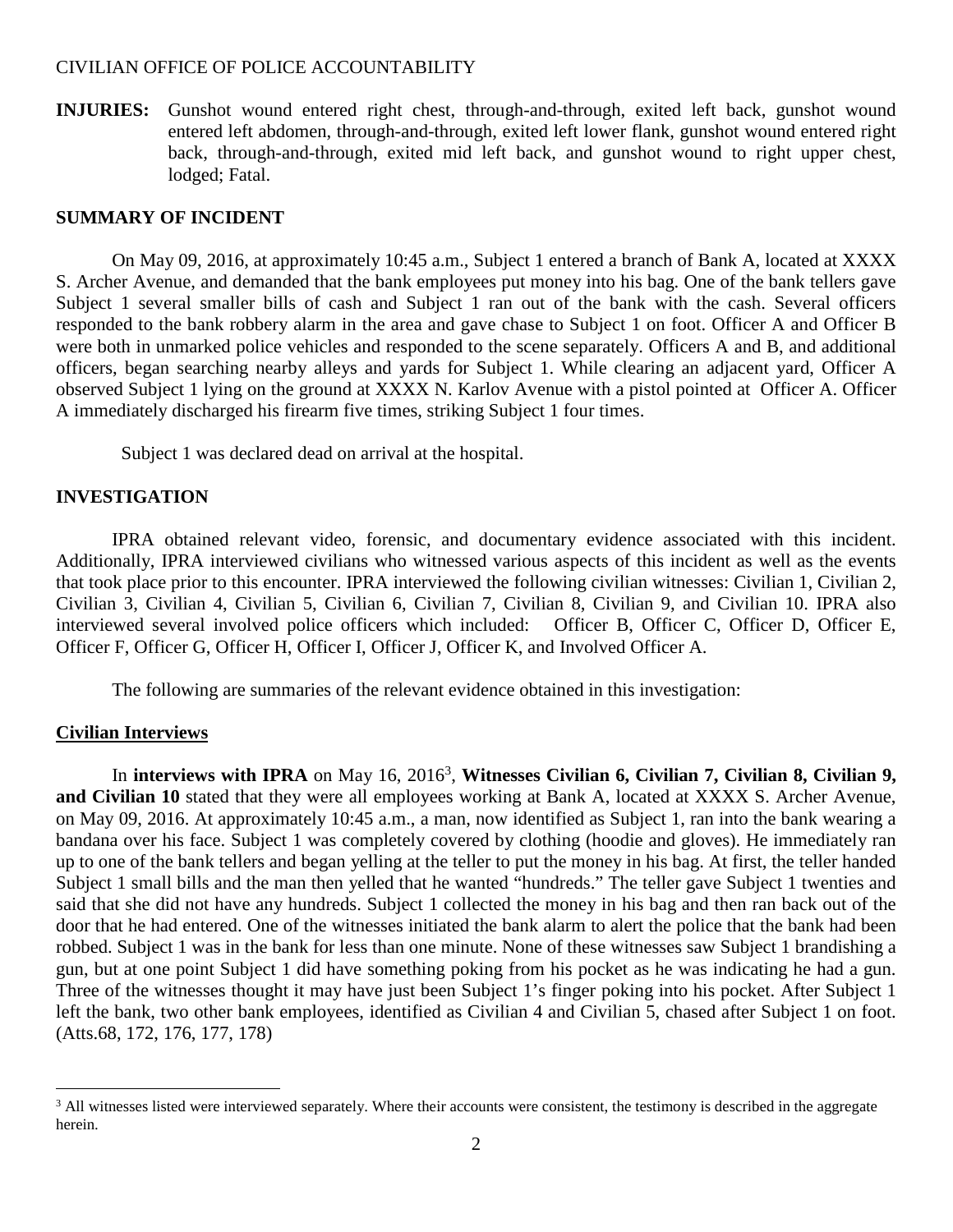In **interviews with IPRA** on May 16, 2016, **Witnesses Civilian 4 and Civilian 5** stated that they were both employees working at Bank A, located at XXXX S. Archer Avenue, on May 09, 2016. Both witnesses stated that Subject 1 did have a weapon while robbing the bank, but they did not see the weapon while inside the bank. After Subject 1 exited the bank, Civilian 4 and Civilian 5 began chasing Subject 1 to see where he was running and to get a better look at what he was wearing. The witnesses also saw other individuals chasing after Subject 1 on foot and assumed the others were chasing Subject 1 because "they figured something was wrong." There was also a vehicle in pursuit of Subject 1, which the witnesses later learned was being driven by a CPD officer. During the chase, Subject 1 stopped and pointed his gun at the officer's vehicle, now identified as Officer B's vehicle. At that point, Civilian 4 and Civilian 5 ended their pursuit of Subject 1. The witnesses also confirmed that Subject 1 was carrying a backpack during their chase. (Atts.182, 184)

In **interviews with IPRA** on May 16, 2016, **Witnesses Civilian 3 and Civilian 2** stated that they were both employees working at Dealership A, located at XXXX S. Pulaski Road, on May 09, 2016. Dealership A is located near Bank A. While the witnesses were driving a car to the lot from Dealership A's other location, they witnessed Subject 1 running from two individuals, Civilian 4 and Civilian 5, who were dressed in business clothes. They also witnessed a vehicle in pursuit of Subject 1 which they later learned was being driven by a CPD officer, identified now as Officer M and Civilian 2 decided to assist with the pursuit because they assumed there had been a robbery. During the pursuit, Civilian 3 and Civilian 2 saw Subject 1 take out a gun and point it at the vehicle driven by Officer M then called the police and told them that "there was an armed man pointing a gun at a car." The witnesses ended their pursuit at that time and then minutes later, they heard four quick gunshots. (Atts.34, 171)

In an **interview with IPRA** on May 09, 2016, **Witness Civilian 1** stated that he resided at XXXX S. Karlov Avenue, which was the residential property at which Subject 1 was shot. Civilian 1 was home during the shooting, but he did not know anyone was in his backyard until he heard three or four consecutive gunshots. Civilian 1 walked to the rear of his house and observed a man, identified now as Officer A, straddling his fence and pointing a gun down towards the ground. Civilian 1 could tell Officer A was yelling, but was unable to hear the words because of Civilian 1's soundproof windows. After Civilian 1 exited his home, he observed a man, Subject 1, in a sitting position leaning against the gate to his backyard. He also observed a gun on the ground. Civilian 1 was immediately asked by a uniformed officer for the keys to his gate. Civilian 1 retrieved the keys from his home and unlocked the gate. Civilian 1 was then told by the same officer to return to the inside of his home. Civilian 1 did not know Subject 1 and did not possess any additional relevant information. (Att.27)

#### **Police Officer Interviews**

In an **interview with IPRA** on May 12, 2016, **Involved Officer A, #XXXXX,** stated that on 09 May 2016, he and Officer D were on routine patrol in an unmarked police vehicle. As the officers were driving, a call came over the radio that a bank hold alarm was going off at a nearby Bank A. The officers turned on their vehicle's lights and sirens and began driving towards the bank. In the officers' transit to the area, the officers heard the dispatcher state that a CPD officer had just had a gun pointed at him by a man near the Bank A. The officers drove to the area of the bank where they saw two Bank A employees, Civilian 4 and Civilian 5, and one of the Dealership A employees in an alley. The civilians showed the officers the direction that Subject 1 had just ran and also told the officers that Subject 1 had a gun and had just robbed a bank.

Officer A exited his vehicle and began searching for Subject 1 on foot, looking in backyards near the area where Subject 1 was last seen by the witnesses. During this search, Officer A was flagged down by Officer Officer B who Officer A knew from a previous assignment with the CPD. Officer B reported to Officer A that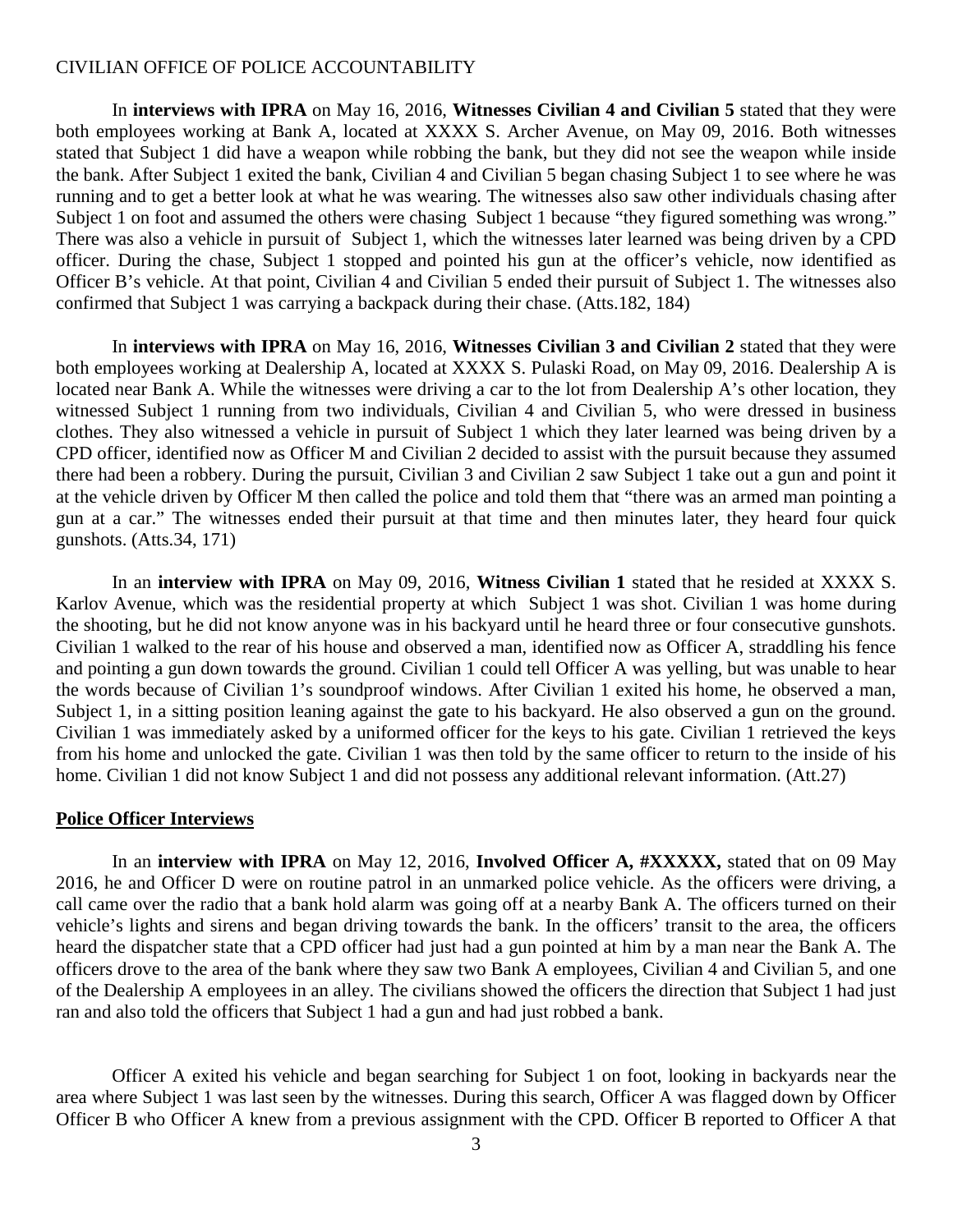the suspect had just pointed a gun at Officer B. Officer B then left the alley and Officer A continued his search. Officer A engaged in this search by jumping over the fences separating the backyards in the area. Officer A had his gun drawn in one hand during the entirety of his search.

After searching several yards, Officer A arrived in the backyard next to XXXX S. Karlov Avenue. Officer A cleared the yard and prepared to attempt to clear the backyard of XXXX S. Karlov Avenue. The fence separating these two backyards is six feet tall and constructed of wood slats with no space in between the slats that would allow an individual to see into the XXXX S. Karlov Avenue yard from the adjacent yard. Thus, Officer A used a "concrete thing" near the fence and the horizontal support boards on the fence to pull himself on to the top of the fence. At this moment, Officer A's torso was on top of the fence with one leg supporting some of his weight on the horizontal board and his other leg dangling. Officer A's gun was at his side. Officer A stated that "he could not believe that he poked his head up above the fence like he did."

Officer A began scanning the backyard of XXXX S. Karlov Avenue and observed Subject 1 lying on his back on the ground in the backyard with his head raised as he was lying against a backpack. Subject 1 had a gun in his hand and it was pointed directly at Officer A. Subject 1 told Officer A "do somethin'" and Officer A immediately pointed his gun at Subject 1 and pulled the trigger to his recollection at least three times. Officer A stated that he kept pulling the trigger until Subject 1's weapon was no longer pointed at Officer A. Officer A stated that he believes that Subject 1 never turned his back to Officer A while Officer A was firing his gun, and that Subject 1 was facing Officer A during the entirety of the gunshots.

Officer A stated that after he fired his weapon, Subject 1 still had the gun in his hand but his finger was not on the trigger. Officer A next saw other officers in his peripheral vision and Officer A swung his leg over the fence, straddling the fence, and continued to keep his gun pointed at Subject 1 because Subject 1 still had his gun in his hand.

Officer A began screaming that "he's still got the gun." Officer A then heard his Sergeant (Sergeant A) tell him to get off the fence. Officer A stated that he was not going to get off the fence because he had Subject 1 in his sight. Officer A yelled that someone needed to flip into the yard and he next observed Officer C and Officer D enter the yard. Officer C approached Subject 1 and kicked the gun out of Subject 1's hand. Officer C signaled to Officer A that Subject 1 had been disarmed. Officer A reholstered his weapon and climbed down from the fence. Officer A next met with Sergeant A who brought him to Officer A's vehicle and sat with him in the vehicle. (Att.73)

In an **interview with IPRA** on May 12, 2016, **Witness Officer B, #XXX,** stated that on May 09, 2016, he was in plainclothes and traveling in an unmarked police vehicle when he observed Subject 1 running while wearing a mask and carrying a backpack. Officer B also observed two men, Civilian 4 and Civilian 5, in business dress chasing Subject 1. Officer B assumed a crime had taken place and began pursuing Subject 1 in his vehicle. Officer B approached Subject 1 and showed him his police star, but Subject 1 continued running. Officer B continued his pursuit and, moments later, Subject 1 stopped running, dropped his backpack, and pulled a gun out of his pocket. Subject 1 went into a shooting stance with both hands on the gun pointing at Officer B inside of his vehicle. Subject 1 said to Officer B "shoot me now bitch."

Officer B unholstered his weapon and pointed it at Subject 1. Officer B began to exit his vehicle but Subject 1 picked up his backpack and began to run away. Officer B sent a radio transmission on his zone radio that he has "gotta guy with a gun he just pointed it at me." Officer B continued his pursuit and observed Subject 1 jump off a porch, located at XXXX S. Karlov Avenue, and continue running from Officer B. Subject 1 also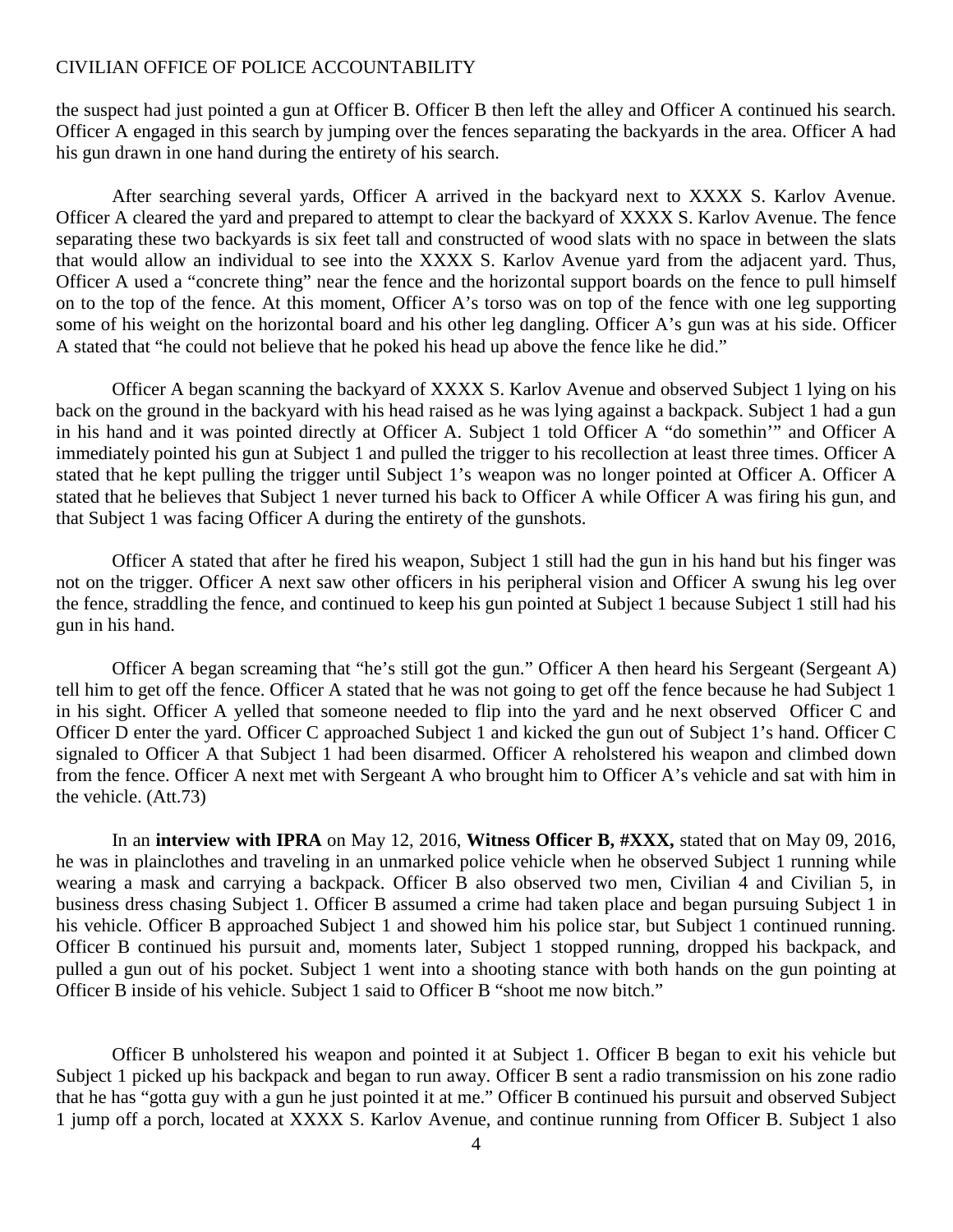removed some of his clothing while on the porch. Officer B lost sight of Subject 1 at this point, but Officer B continued searching.

While driving down an alley, Officer B saw Officer A who he knew from a previous assignment with the CPD. Officer B told Officer A that Subject 1 still had a gun and he had just pointed it at Officer B. Officer B also told Officer A that Subject 1 had to be in one of the nearby yards, and that Subject 1 had changed his clothes and described what Subject 1 was now wearing. Officer B left Officer A and continued his search for Subject 1 on foot.

As Officer B was searching for Subject 1, he heard three gunshots nearby. Officer B ran to the area where the shots were fired and he observed Officer A on top of a wooden fence with his gun drawn. Officer A screamed that "he's still got a gun in his hand." Officer B attempted to enter the backyard where Subject 1 was located, but the gate was locked. Officer B asked Officer A if Subject 1 had been shot and Officer A responded that Subject 1 had been shot. Officer B called for an ambulance over his radio. (Att.68)

In an **interview with IPRA** on May 11, 2016, **Witness Officer C, #XXXXX**, stated that on May 09, 2016, he was in uniform and on routine patrol with his partner, Officer G, in a marked SUV. As the officers were driving, a call came over the radio that a bank hold alarm was going off at a nearby Bank A. The officers turned on their vehicle's lights and sirens and began driving towards the bank. In the officers' transit to the area, the officers heard the dispatcher state that a CPD officer had just had a gun pointed at him by a man near the Bank A.

The officers travelled to the area of the Bank A and after the officers arrived, Officer C exited the vehicle and began searching for the suspect on foot. Officer C climbed a ladder of a nearby building to access the roof in order to search for subject, Subject 1, but was unable to locate him. Officer C also scanned yards in the area by peeking over fences. Sergeant A arrived in the area and issued orders for the officers to set up a perimeter.

After Officer C began to set up a perimeter, he heard three to five gunshots nearby. Officer C ran in the direction of the gunshots where he heard a male, Officer A, repeatedly yelling "put the gun down." Officer C entered the backyard of XXXX S. Karlov Avenue where he observed Officer A straddling a six foot privacy fence. Officer C also observed Sergeant A and Officer D in the yard. Officer C jumped over the fence, behind the area where Officer A was straddling the fence, and approached the area where Officer A was pointing his weapon. Officer C observed Subject 1 lying on the ground against a backpack with a gun in his right hand. Officer C used his foot to gently kick the gun from Subject 1's hand and on to the ground and then kept his weight on the gun. Officer C stated that he gently kicked the gun because the hammer was down, the gun was cocked, and Officer C did not want the gun to discharge. Officer C checked to see if Subject 1 had a pulse; he did not feel one but did observe shallow breaths coming from Subject 1.

Officer D approached Officer C and gave him the keys to the gate near Subject 1. Officer C unlocked the gate and, seconds later, the paramedics arrived and began giving medical attention to Subject 1. Officer C stayed with the weapon that had been in Subject 1's hand until the evidence technicians processed the weapon. (Att.64)

In an **interview with IPRA** on May 19, 2016, **Witness Officer D, #XXXXX**, stated that on May 09, 2016, he and Officer A were on routine patrol in an unmarked police vehicle in the minutes before the officerinvolved shooting incident. As the officers were driving, a call came over the radio that a bank hold alarm was going off at a nearby Bank A. The officers turned on their vehicle's lights and sirens and began driving towards the bank. In the officers' transit to the area, the officers heard the dispatcher state that a CPD officer had just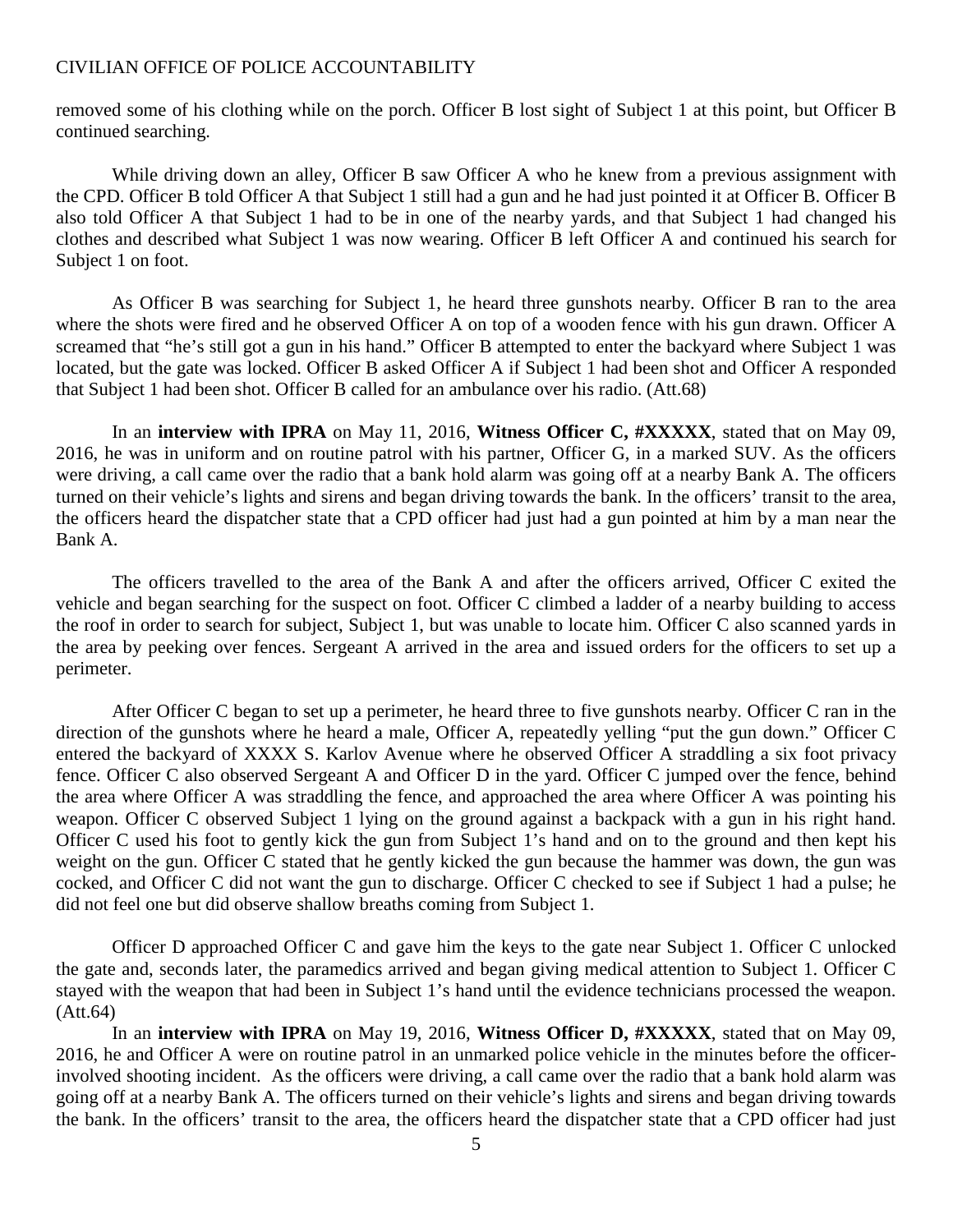had a gun pointed at him near the Bank A. The officers drove to this area where they saw the two Bank A employees, Civilian 4 and Civilian 5, and one of the Dealership A employees in an alley. The civilian witnesses showed the officers the direction that Subject 1 had just ran and also told the officers that Subject 1 had just robbed a bank.

Officer D and Officer A split up and began searching for Subject 1 on foot. During Officer D's search, he heard a flash message that Subject 1 had changed clothes. Officer D met with Officer E and Officer C near the Dealership A dealership and spoke to the manager about what he had observed. The manager told the officers that they could access the roof of the dealership to get a better vantage point of the area. All three officers accessed the roof and briefly looked around but could not see anything. The officers all exited the roof and Officer D continued his search for Subject 1 on foot. Officer D searched yards and garages in the area.

During Officer D's search, he heard Officer A scream "drop the gun" at least two times, and then Officer D immediately heard approximately three gun shots. Officer D ran towards the gunshots while screaming towards Officer A to let him know he was nearby. Officer D saw Officer A straddling a privacy fence with his weapon drawn and Officer A screamed that "he's still got the gun." Officer D glanced over the fence and saw Subject 1 lying on the ground with his head on a backpack and a gun in his hand. Officer D jumped over the fence and observed Officer C run up to Subject 1 and knock the gun out of Subject 1's hand.

Officer D next knocked on the backdoor of XXXX S. Karlov Avenue and asked the resident, Civilian 1, for the key to the back gate in order to allow paramedics to have access to Subject 1. Officer D received the key and gave it to Officer C to unlock the gate. (Att.189)

In an **interview with IPRA** on May 24, 2016, **Sergeant B, #XXXX**, stated that on May 09, 2016, he was riding with Officer E and Officer L in an unmarked vehicle and civilian dress. Sergeant B was Officer A's Sergeant. While Sergeant B was inside of a business, he heard a radio transmission of a bank hold up alarm and a subsequent transmission that there was a man pointing a gun at a CPD officer. Officer E and Officer L responded to the calls and left Sergeant B at the business. Sergeant B began travelling to the area by foot and later received a ride in a vehicle from a civilian.

When Sergeant B arrived at XXXX S. Karlov Avenue, there were several officers in the backyard. Sergeant B did not hear any gunshots. Sergeant B spoke to Officer A to ensure that he was fine. Sergeant B walked Officer A from the scene to Officer A's vehicle. (Att.185)

In **interviews with IPRA** between May 24, 2016 and May 31, 2016, **Officer E, #XXXXX, Sergeant A, #XXX, Officer G, #XXX, Officer H, #XXXX, Officer I, #XXXXX, and Officer J, #XXXXX**, provided substantially the same description of the events related to the pursuit of Subject 1 and subsequent events and did not provide any additional relevant information. (Atts.186-188, 190-192)

#### **Video & Audio Evidence**

**Video Surveillance Footage from Bank A** shows multiple angles of Subject 1 entering the bank and immediately running up to one of the bank tellers. Subject 1 interacts with the bank teller for a short time and takes cash from the teller. Subject 1 puts the cash in his backpack and runs out of the bank through the same door that he had entered. The footage from Bank A confirms the statements of the bank employee witnesses. (Att.111)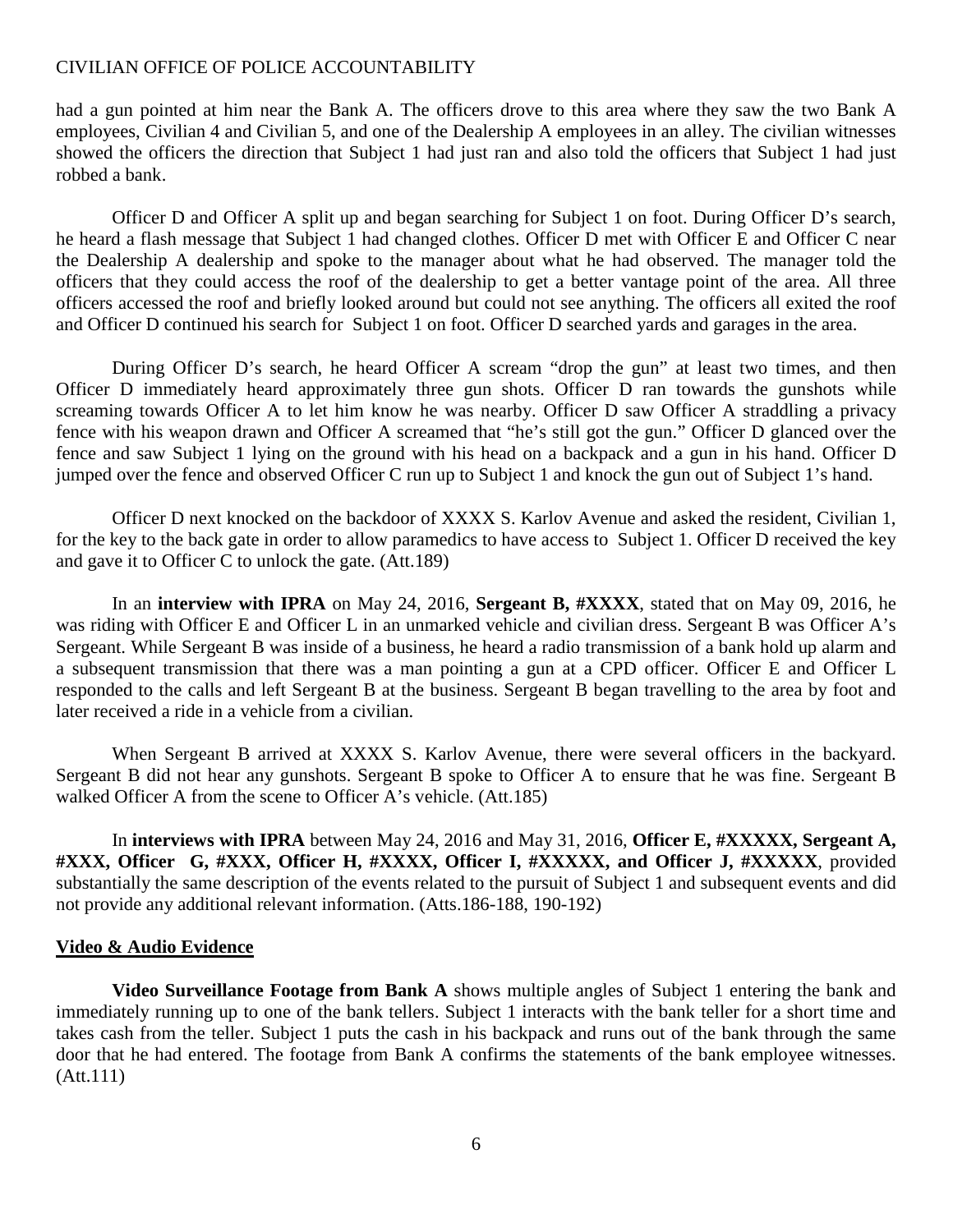**None of the** i**n-car cameras** from responding vehicles captured any video of the incident. In addition, the responding officers were not equipped with body-worn cameras. (Atts.149-161)

The **Office of Emergency Management and Communication (OEMC) Event Queries** and **Police Radio Transmissions** were collected and made part of this case file. The following is a summary of the relevant audio recordings. **Police Radio transmissions** document that on May 09, 2016, at 10:51 a.m., Beat XXX reports a wireless caller reported a bank robbery and that the offender pulled a gun. At 10:52 a.m., Beat XXXXreports, "Pointed the gun at plain clothes unit while changing clothes" and "o[f](#page-6-0)f<sup>4</sup> definitely pulled a gun on him." At 11:00 a.m., XXX reported "shots fired," and at 11:08 a.m., that "Officer Star #XXXXX<sup>[5](#page-6-1)</sup> shot 3 rounds." At 11:16 a.m., Beat 872 reported it was in the backyard of XXXX S. Karlov Avenue looking for shell casings. (Atts.42, 44)

### **Forensic Evidence**

**CPD Crime Scene Processing Reports** XXXXXX and XXXXXX completed on May 10, 2016 document the evidence identified, collected, and inventoried in connection with this incident. A summary of that information is as follows:

The gun in the possession of Subject 1 was an unknown Brand and Model, .380 caliber pistol, 3½ barrel length, Serial #XXXXXX, and Inventory #XXXXXXXX;. The evidence technicians recovered seven (7) live rounds from the firearm, including one in the chamber. The weapon has a capacity of  $6 + 1$  rounds.

Officer A's gun was a Glock model 21, .45 caliber semi-automatic pistol, Serial #XXXXXX, and Inventory #XXXXXXXX. The gun magazine in the Glock had a thirteen (13) shot capacity and there were eight (8) WIN .45 caliber unfired rounds removed from the magazine and one (1) WIN .45 caliber unfired round removed from the chamber. The evidence technicians also searched the yards of XXXX and XXXX S. Karlov Avenue with a metal detector but did not find any shell casings. (Atts.36, 38)

**Illinois State Police (ISP) Forensic Science Laboratory Reports** dated August 03, 09, 18 and November 07, 2016, document that the gun in the possession of Subject 1 was a Pietro Beretta model 1934, .380 caliber semi-automatic pistol, Serial #XXXXXX, and was operable. ISP entered the information related to a test fired cartridge case from the pistol into the Integrated Ballistics Identification System (IBIS) database but did not find any additional information through that search. ISP also examined Officer A's gun, a Glock model 21, .45 semi-automatic pistol, Serial #XXXXXX, and a gun magazine, and found that it was operable. (Atts.195-198)

**Evidence Technician Photographs and Video** depict the scene and the recovered evidence. (Atts.163, 174)

### **Medical Reports**

A **Chicago Fire Department Ambulance Report** documents that Ambulance XX arrived at the scene on May 09, 2016 at 11:09 a.m. They reported one individual shot at the scene. Paramedics from Ambulance XX treated Subject 1 and departed the scene with Subject 1 at 11:25 a.m. The victim was transported to Mt. Sinai Hospital and arrived there at 11:35 a.m. (Att.39)

<span id="page-6-0"></span><sup>4</sup> Offender

<span id="page-6-1"></span><sup>5</sup> Officer A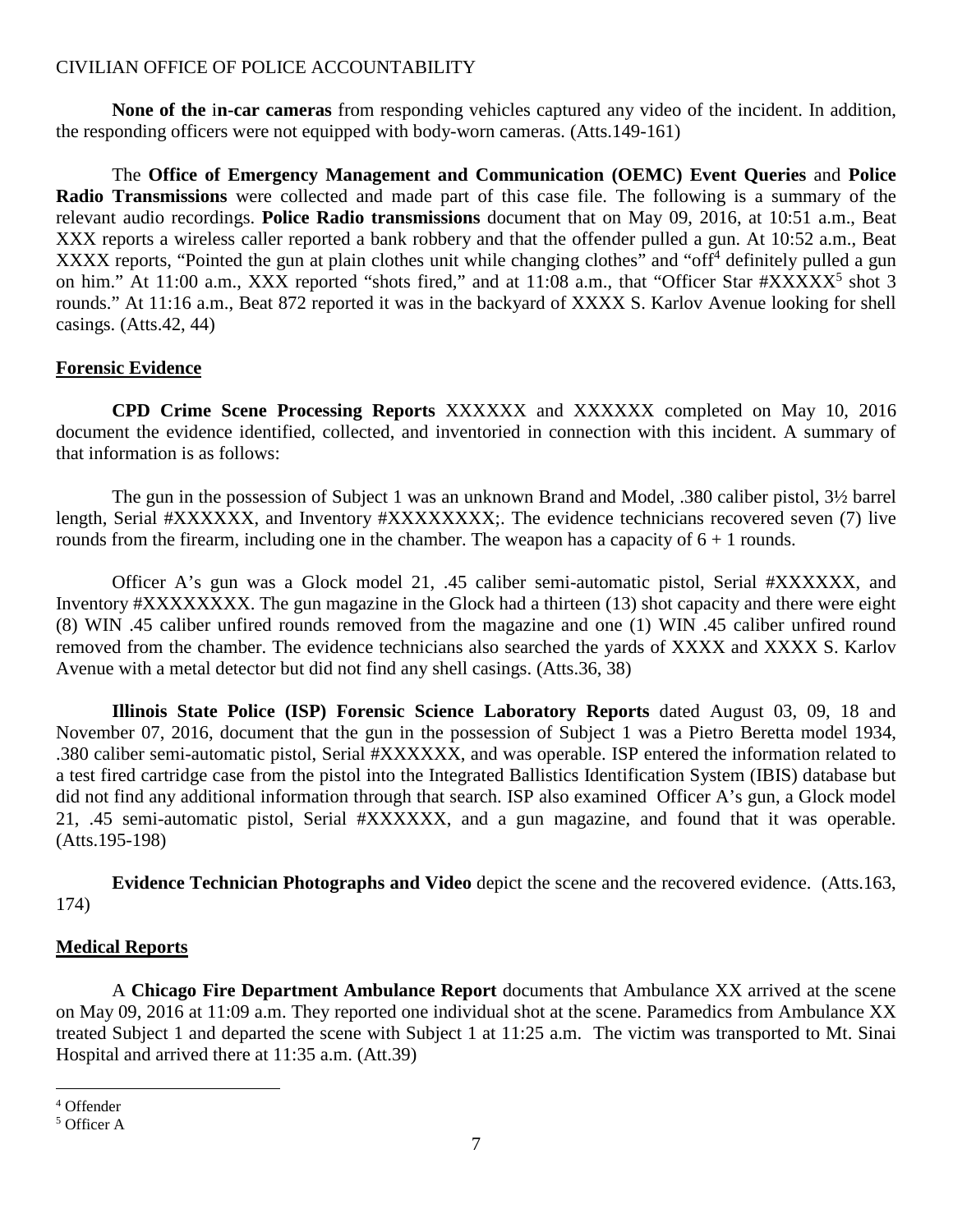**Medical Records from Mt. Sinai Hospital** document that on May 09, 2016, Subject 1 received treatment for multiple gunshot wounds to his torso. Subject 1 was pronounced dead on arrival at 11:37 a.m. (Att.122)

The **Office of the Medical Examiner (M.E.) Report of Postmortem Examination** for Subject 1, M.E. Case #XXXX – XXXXX, by Dr. A, MD, documents that Subject 1 had an entrance gunshot wound to his right upper chest with a large caliber, yellow metal jacketed bullet recovered from the left back; an entrance gunshot wound to his right chest with an exit gunshot wound on the left side of his back; an entrance gunshot wound to his abdomen with an exit gunshot wound on his upper back; and an entrance gunshot wound to the right side of his back seventeen (17) inches beneath the top of the head, with an exit gunshot wound on his back eighteen (18) inches beneath the top of the head. Dr. A also documents that Subject 1 had gunshot graze wounds on his posterior right forearm and medial left thigh. Examinations of the skin surrounding the wounds revealed no evidence of close-range firing.

The report also noted red bruising and abrasions of his buttocks, forehead, and chest. The toxicology report documented that Subject 1 tested negative for Benzoylecgonine, Ethanol, Fentanyl, and Opiates. The cause of death was multiple gunshot wounds involving the lungs, heart, and aorta, and the manner of death was homicide. (Att.167)

### **Other Documentary Evidence**

A **Tactical Response Report (TRR)** completed by **Officer A** documents that Subject 1 presented an imminent threat of battery. Officer A responded with member's presence and the discharge of his firearm. Officer A discharged his firearm five (5) times. (Att.8)

A **Tactical Response Report (TRR)** completed by **Officer B** documents that Subject 1 did not follow verbal direction, presented an imminent threat of battery, and attacked with a weapon. Officer B responded with member's presence and verbal commands. Officer B did not discharge his firearm. (Att.10)

The **Officer's Battery Report (OBR)** completed by **Officer A** documents that he was responding to a man with a firearm that had committed robbery on May 09, 2016, at approximately 1100 hours, in the vicinity of XXXX S. Karlov Avenue. The subject, Subject 1, pointed a firearm at Officer A. Officer A did not sustain any injuries. (Att.9)

The **Officer's Battery Report (OBR)** completed by **Officer B** documents he was responding to a man with a firearm that had committed robbery on May 09, 2016, at approximately 1100 hours, in the vicinity of XXXX S. Karlov Avenue. The subject, Subject 1, pointed a firearm at an Officer. Officer B did not sustain any injuries. (Att.11)

CPD's Bureau of Internal Affairs conducted an **alcohol and drug test** of Involved Officer A on May 09, 201[6](#page-7-0), beginning at 1418 hours,<sup>6</sup> and the tests revealed that there were no drugs or alcohol in his system. (Att.25)

The **IPRA Preliminary Report** and the **CPD's Major Incident Notification (MIN) Report** both contain information identified and obtained in the preliminary stages of the investigation. (Att.4, 170)

<span id="page-7-0"></span> $6$  2:18 p.m.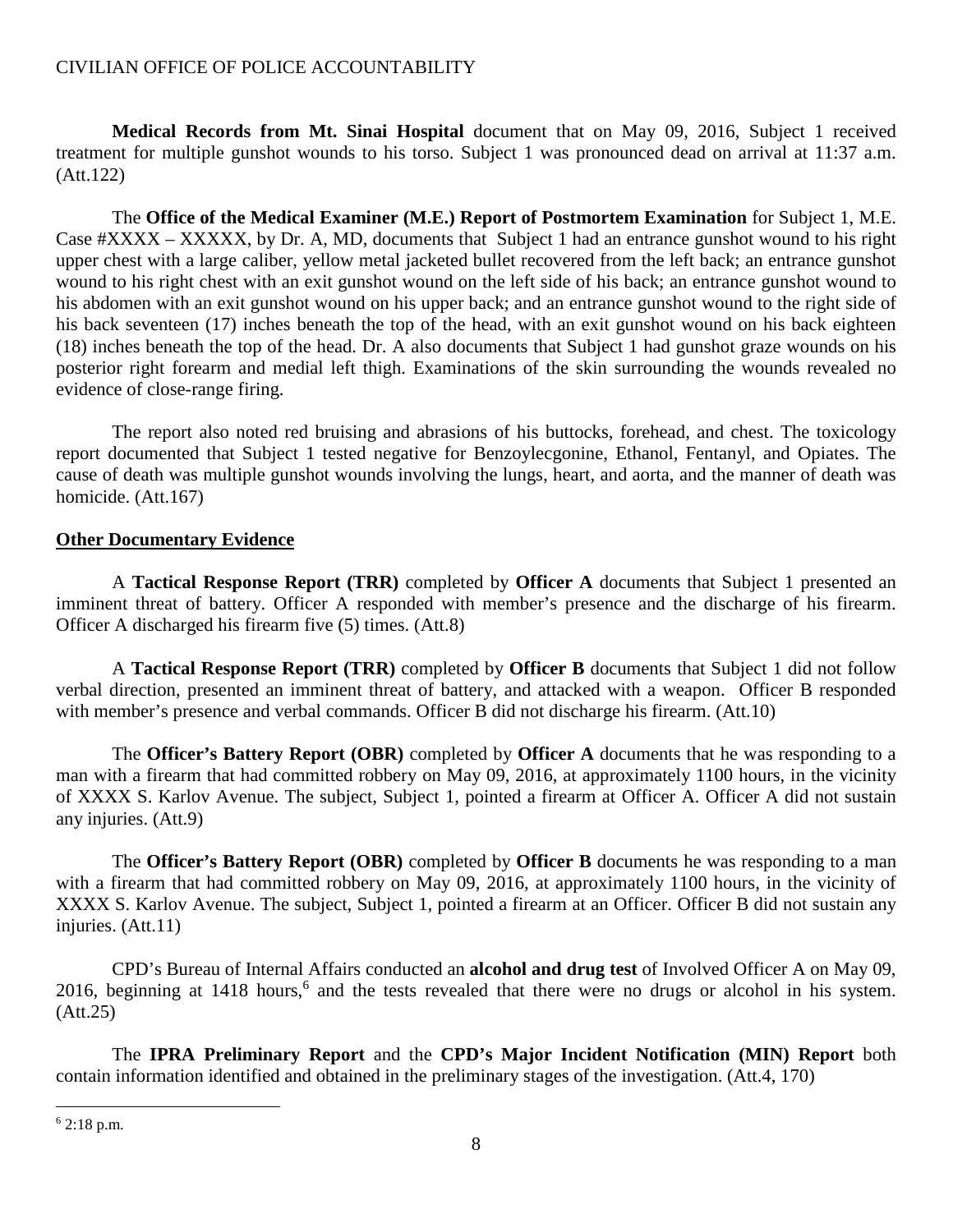#### **ANALYSIS**

Based on the totality of the circumstances, Officer A's use of deadly force against Subject 1 was objectively reasonable, and therefore, Within Department Policy. A preponderance of evidence demonstrates that Subject 1 presented an imminent threat of death or great bodily harm to Officer A because Subject 1 was pointing a gun directly at Officer A. As such, the use of deadly force by Officer A against Subject 1 was objectively reasonable and, therefore, within Department Policy as outlined by the Chicago Police Department's General Order 03-02-03, II; and the Illinois State statute. Officer A's use of force also complied with applicable constitutional standards.

#### **CPD Policy, Illinois State Statute, & Constitutional Standards**

The applicable Chicago Police Department's General Order is 03-02-03, II, which states that a sworn member is justified in using force likely to cause death or great bodily harm only when he or she reasonably believes that such force is necessary:

- 1. To prevent death or great bodily harm to the sworn member or to another person, or;
- 2. To prevent an arrest from being defeated by resistance or escape and the sworn member reasonably believes that the person to be arrested:
	- a) has committed or has attempted to commit a forcible felony which involves the infliction, threatened infliction, or threatened use of physical force likely to cause death or great bodily harm or;
	- b) is attempting to escape by use of a deadly weapon or;
	- c) otherwise indicates that he will endanger human life or inflict great bodily harm unless arrested without delay.

In addition, the use of deadly force is codified under 720 ILCS 5/7-5 (1986). The pertinent part of the statute states that:

…a peace officer, or any person whom he has summoned or directed to assist him, need not retreat or desist from efforts to make a lawful arrest because of resistance or threatened resistance to the arrest. He is justified in the use of any force which he reasonably believes to be necessary to effect the arrest and of any force which he reasonably believes to be necessary to defend himself or another from bodily harm while making the arrest. However, he is justified in using force likely to cause death or great bodily harm only when he reasonably believes that such force is necessary to prevent death or great bodily harm to himself or such other person…

Finally, determinations regarding the potential use of excessive force in the course of an arrest, investigatory stop, or other seizure are properly analyzed under the Fourth Amendment's objective reasonableness standard. The question is whether the officer's actions are objectively reasonable in light of the facts and circumstances confronting them, without regard to their underlying intent or motivation. *Graham v. Connor*, 490 U.S. 386, 397 (1989). *See Estate of Phillips v. City of Milwaukee*, 123 F.3d 586, 592 (7th Cir. 2003). The following factors are instructive in making the determination of whether an officer's use of force is reasonable: (1) "the severity of the crime at issue;" (2) "whether the suspect poses an immediate threat to the safety of the officers or others;" and (3) whether he is actively resisting arrest or attempting to evade arrest by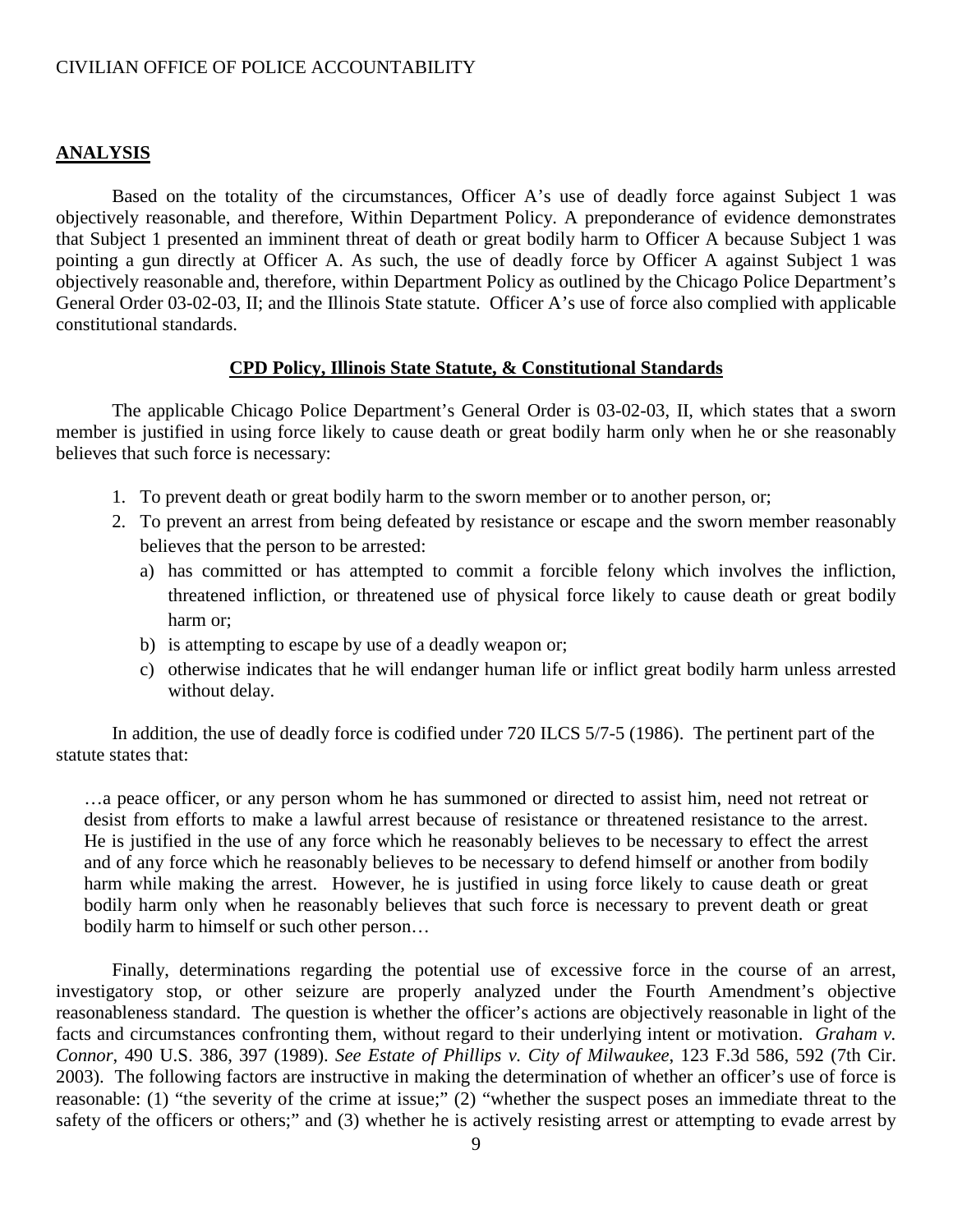flight." *Graham*, 490 U.S. at 396 (*citing Tennessee v. Garner*, 471 U.S. 1, 8-9 (1985)). This reasonableness calculation 'must embody allowance for the fact that police officers are often forced to make split second judgments—in circumstances that are tense, uncertain, and rapidly evolving—about the amount of force that is necessary in a particular situation." *Graham*, 490 U.S. at 396-97. Consequently, "when an officer believes that a suspect's actions [place] him, his partner, or those in the immediate vicinity in imminent danger of death or serious bodily injury, the officer can reasonably exercise the use of deadly force." *Muhammed v. City of Chicago*, 316 F.3d 380, 383 (7th Cir. 2002) (*quoting Sherrod v. Berry*, 856 F.2d 802, 805 (7th Cir. 1988) (*en banc*) (omitting emphasis)).

### **Officer-Involved Shooting**

There is a preponderance of evidence showing that Officer A reasonably believed that deadly force was necessary to prevent Subject 1 from causing death or bodily harm to Officer A or others. First, Officer A was aware that Subject 1 had previously robbed a bank and had pointed his firearm at another officer during the officer's pursuit of Subject 1. Second, it is uncontroverted that Subject 1 was armed and pointed his firearm at Officer A. Accordingly, Officer A's use of force was reasonable, and therefore, Within Department Policy.

1. Officer A was aware that Subject 1 had previously robbed a bank and had pointed his firearm at another officer during the officer's pursuit of Subject 1:

Eyewitness accounts from officers and civilian witnesses support that Subject 1 robbed a bank at approximately 10:45 a.m. and, moments later, Subject 1 pointed his gun at Officer B. Officer A heard several radio transmissions describing these events. In addition, Officer A spoke to Officer B in person after Subject 1 had pointed his gun at Officer B, and Officer B further made Officer A aware of these events. Based on the information available to Officer A at this point, it was reasonable for him to believe that Subject 1 was armed.

The fact that Subject 1 was armed, alone, is not justification for the use of deadly force against him. Pursuant to law and Department policy, the officer's use of deadly force must have been predicated on the need to use force to address an imminent threat to the officer or others. However, the fact that Subject 1 displayed this violent behavior in the presence of others, including Officer B, in the moments preceding him being shot by Officer A, is probative as to whether Officer A was reasonable in his belief that Subject 1 was a threat.

### 2. Officer A was reasonable in his belief that Subject 1 was a threat because he was armed and pointed his firearm at Officer A:

In the minutes leading up to the officer-involved shooting, Subject 1 had been running to evade officers for approximately 10-15 minutes. Subject 1 had already been ordered to stop running by Officer B but continued to evade officers. Subject 1 apparently decided to lay down in an attempt to hide in the backyard of XXXX S. Karlov. Subject 1 lay in this position with his gun in his hand. Officer A was in the process of searching the backyard of XXXX S. Karlov and, when he spotted Subject 1, Subject 1 already had his gun pointed at Officer A and said to Officer A"do somethin'."

Officer A immediately fired five shots<sup>[7](#page-9-0)</sup> at Subject 1, striking him four times in the chest, abdomen, and the back. Three of Subject 1's gunshot entrance wounds were to the front of his body. The fourth gunshot

<span id="page-9-0"></span><sup>&</sup>lt;sup>7</sup> The shell casings from the five shots discharged from Officer A's gun were not recovered from the area of the shooting and there is no evidence to explain what happened to the shell casings after they were ejected from the gun. While considered, the absence of the shell casings does not provide grounds, under the preponderance of evidence, to alter the findings herein.